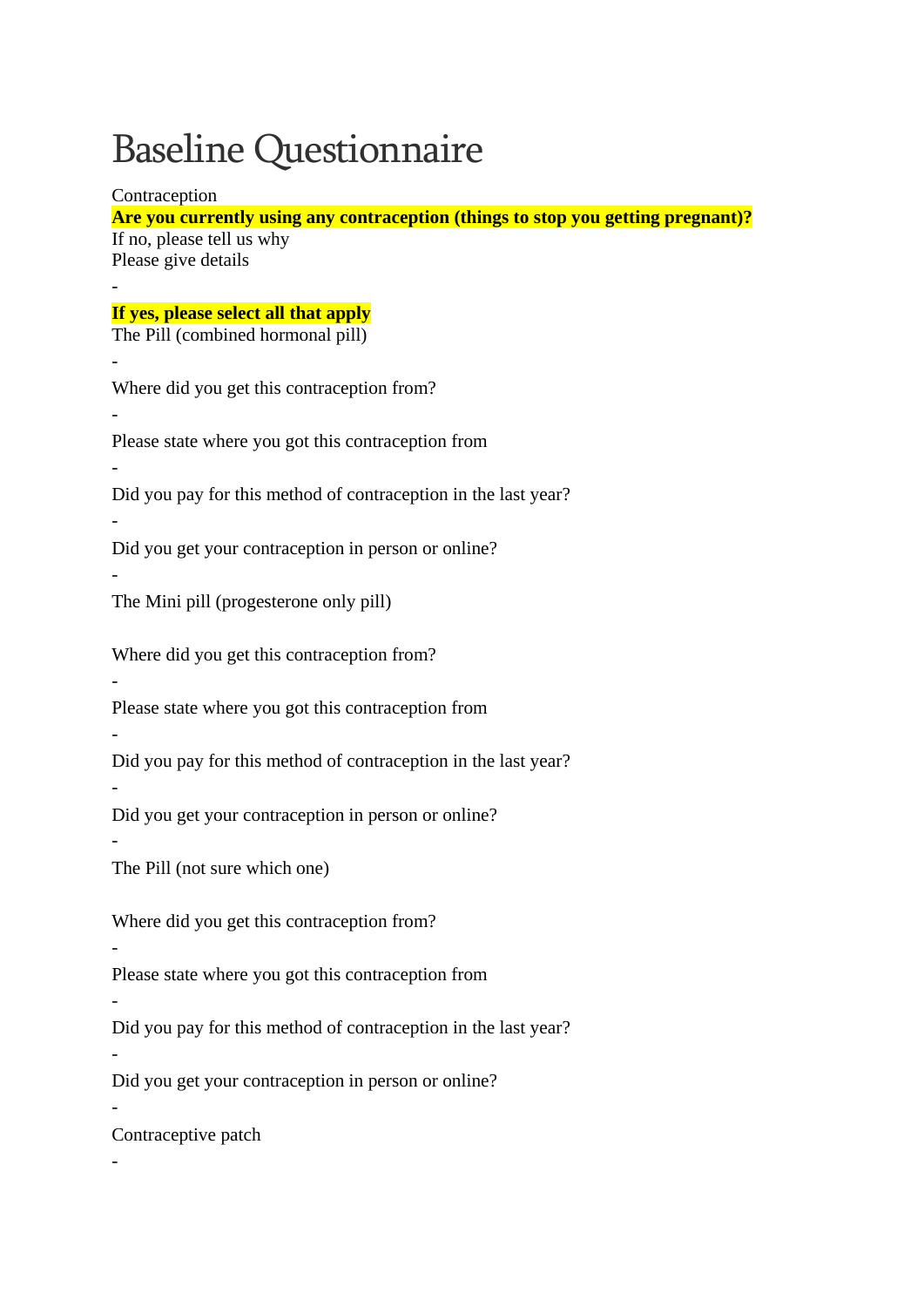Where did you get this contraception from? - Please state where you got this contraception from - Did you pay for this method of contraception in the last year? - Did you get your contraception in person or online? - Vaginal ring - Where did you get this contraception from? - Please state where you got this contraception from - Did you pay for this method of contraception in the last year? - Did you get your contraception in person or online? - Male Condoms - Where did you get this contraception from? - Please state where you got this contraception from - Did you pay for this method of contraception in the last year? - Did you get your contraception in person or online? - Female Condoms - Where did you get this contraception from? - Please state where you got this contraception from - Did you pay for this method of contraception in the last year? - Did you get your contraception in person or online? - Emergency contraceptive pill (morning after pill) -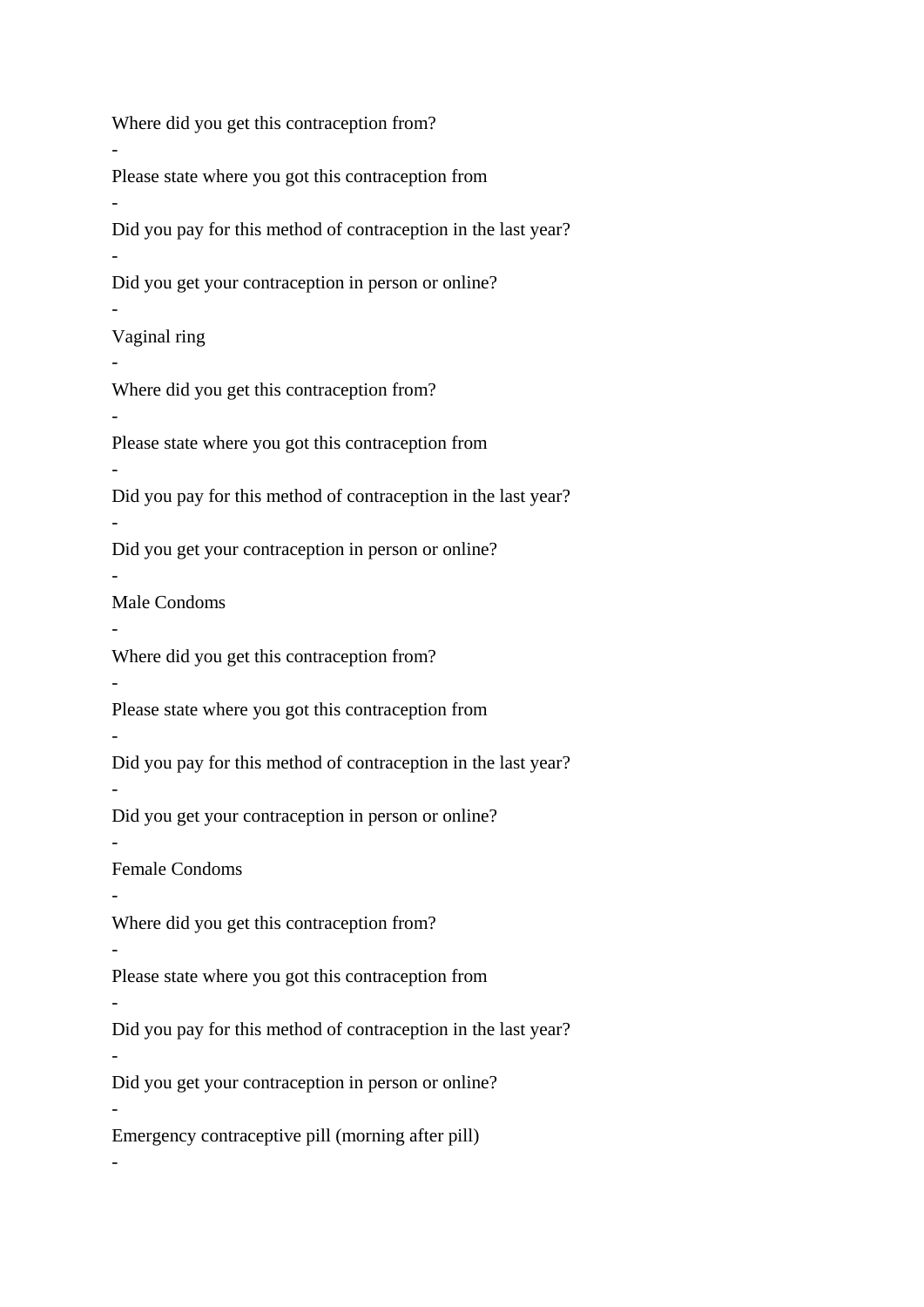Where did you get this contraception from? - Please state where you got this contraception from - Did you pay for this method of contraception in the last year? - Did you get your contraception in person or online? - Diaphragm/ cervical cap/ spermicide - Where did you get this contraception from? - Please state where you got this contraception from - Did you pay for this method of contraception in the last year? - Did you get your contraception in person or online? - Injection - Where did you get this contraception from? - Please state where you got this contraception from - Did you pay for this method of contraception in the last year? - Contraceptive implant - Where did you get this contraception from? - Please state where you got this contraception from - Did you pay for this method of contraception in the last year? - IUS (hormonal coil /hormonal intrauterine device) - Where did you get this contraception from? - Please state where you got this contraception from -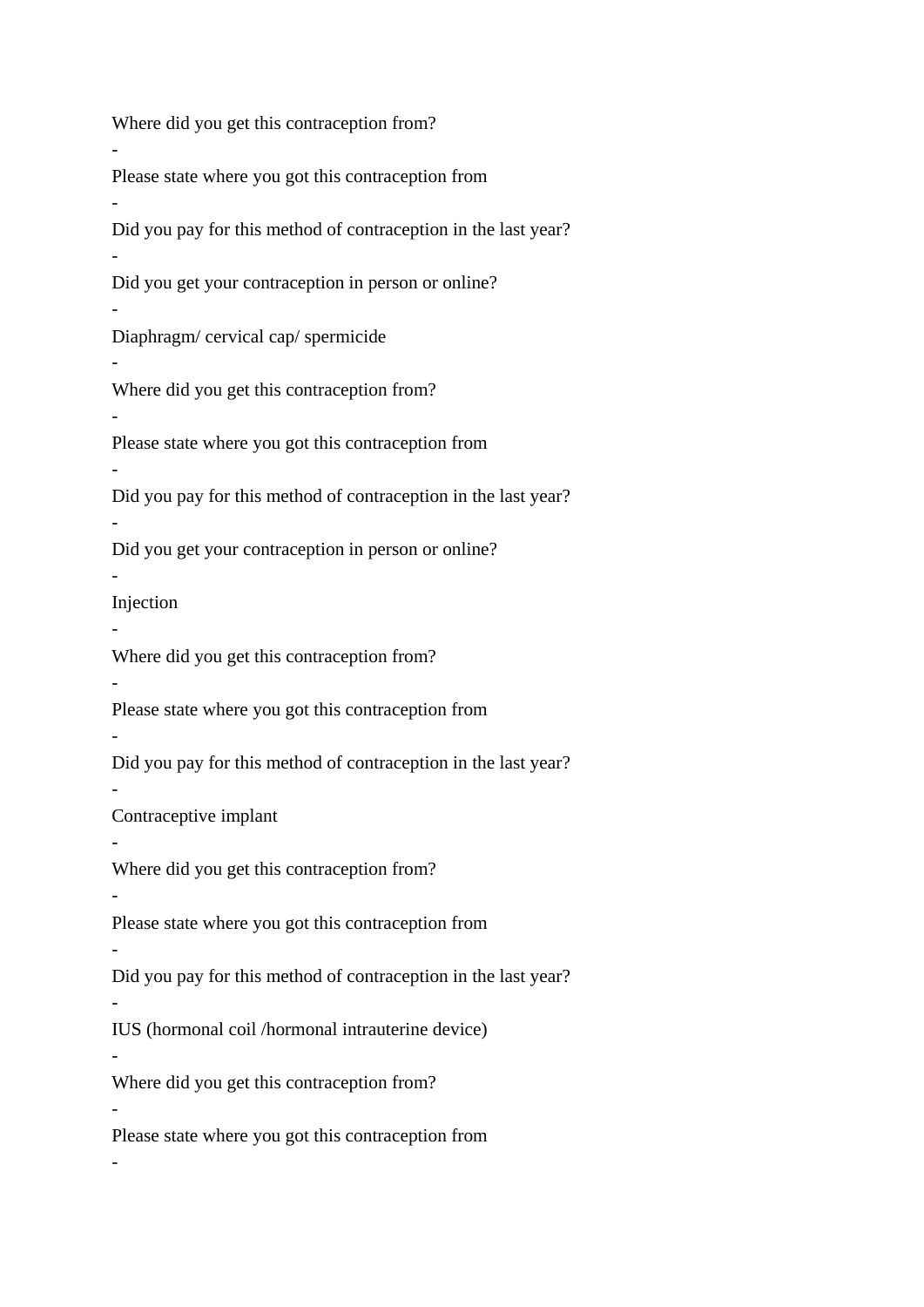Did you pay for this method of contraception in the last year? - IUD (copper coil/ copper Intrauterine device) - Where did you get this contraception from? - Please state where you got this contraception from - Did you pay for this method of contraception in the last year? - Male sterilisation - Did you pay for this method of contraception in the last year? - Female sterilisation - Did you pay for this method of contraception in the last year? - Withdrawal (pulling out) - Natural family planning (fertility awareness method/ calendar rhythm method) - Not sure which contraceptive method - **Other** - Please state which contraceptive method - **Satisfaction with current contraception How satisfied are you with the contraception you are using currently?** - **Further comments Please comment if you would like to** - **Which contraceptive methods have you EVER used? Methods you have used at any time** The Pill (combined hormonal pill) - The Mini pill (progesterone only pill) -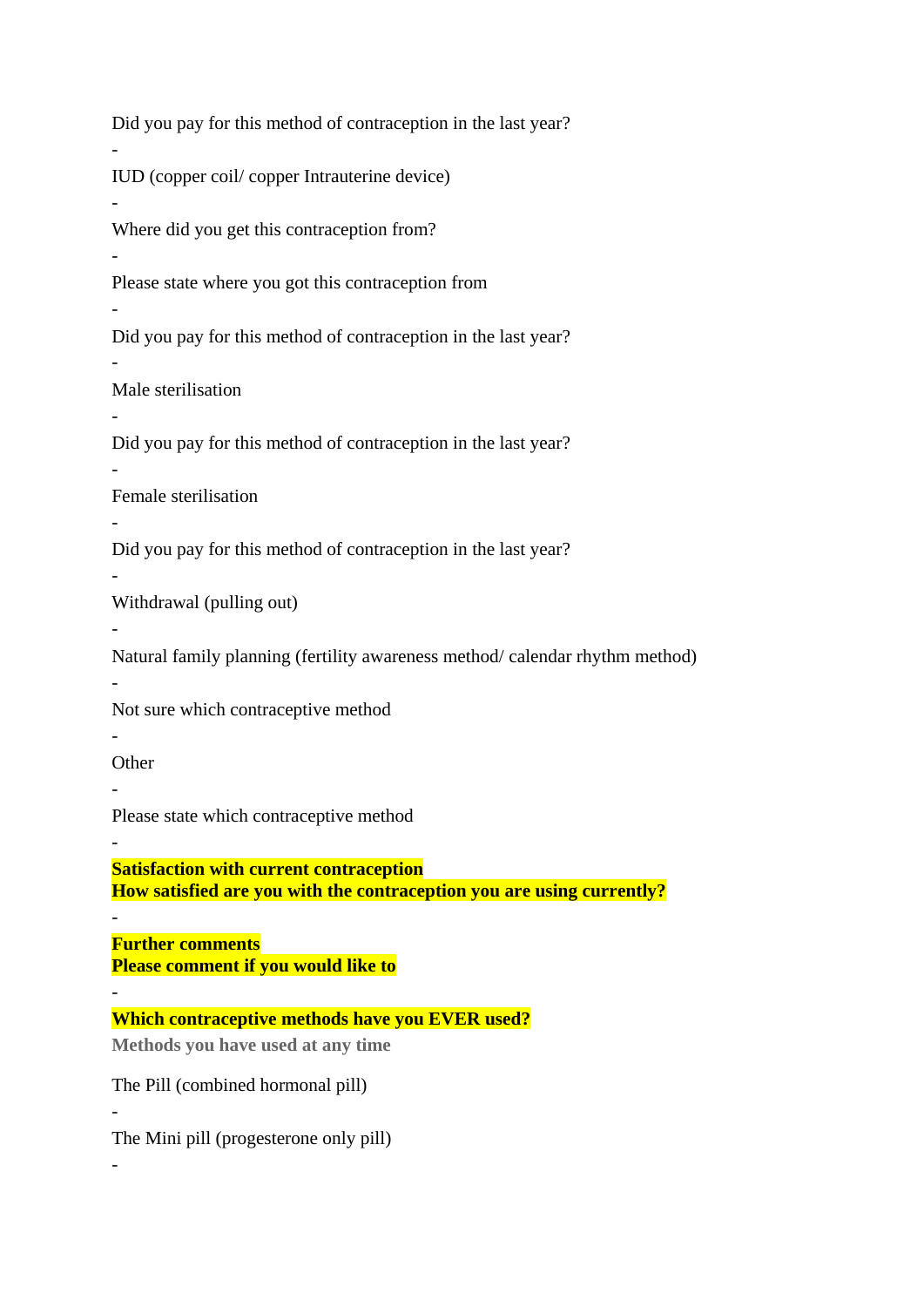The Pill (not sure which one) - Contraceptive patch - Vaginal ring - Male Condoms - Female Condoms - Emergency contraceptive pill (morning after pill) - Diaphragm/ cervical cap/ spermicide - Injection - Contraceptive implant - IUS (hormonal coil /hormonal intrauterine device) - IUD (copper coil/ copper Intrauterine device) - Male sterilisation - Female sterilisation - Withdrawal (pulling out) - Natural family planning (fertility awareness method/ calendar rhythm method) - Not sure which contraceptive method - **Other** - Please state which contraceptive method - **In the last 3 months, have you been told by a doctor or other healthcare professional that you had any of the following sexually transmitted infections?** Chlamydia

No

Gonorrhoea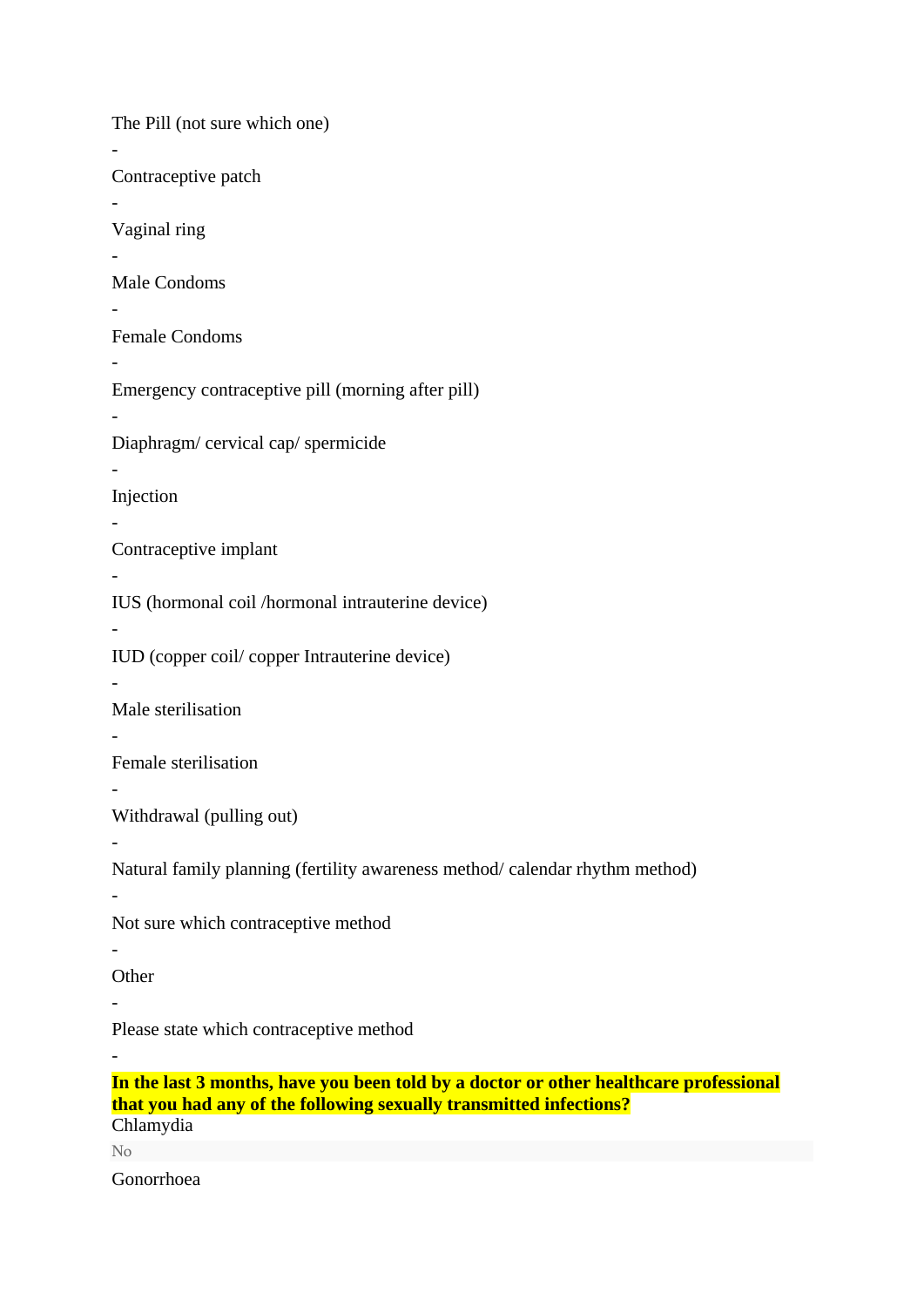Genital Warts

Herpes (genital herpes)

Trichomonas vaginalis (Trich, TV)

Pubic lice / crabs

Syphilis

Hepatitis B

Hepatitis C

**HIV** 

-

Pelvic Inflammatory Disease (PID, salpingitis)

Bacterial vaginosis

Yes, but can't remember which

Other (please state)

Please state which STI

No STIs in the last 3 months

## Demographics

Thanks for getting this far. Below are a few questions about you and your use of contraception.

About you

What is your age?

What is your ethnic group?

Any other White background